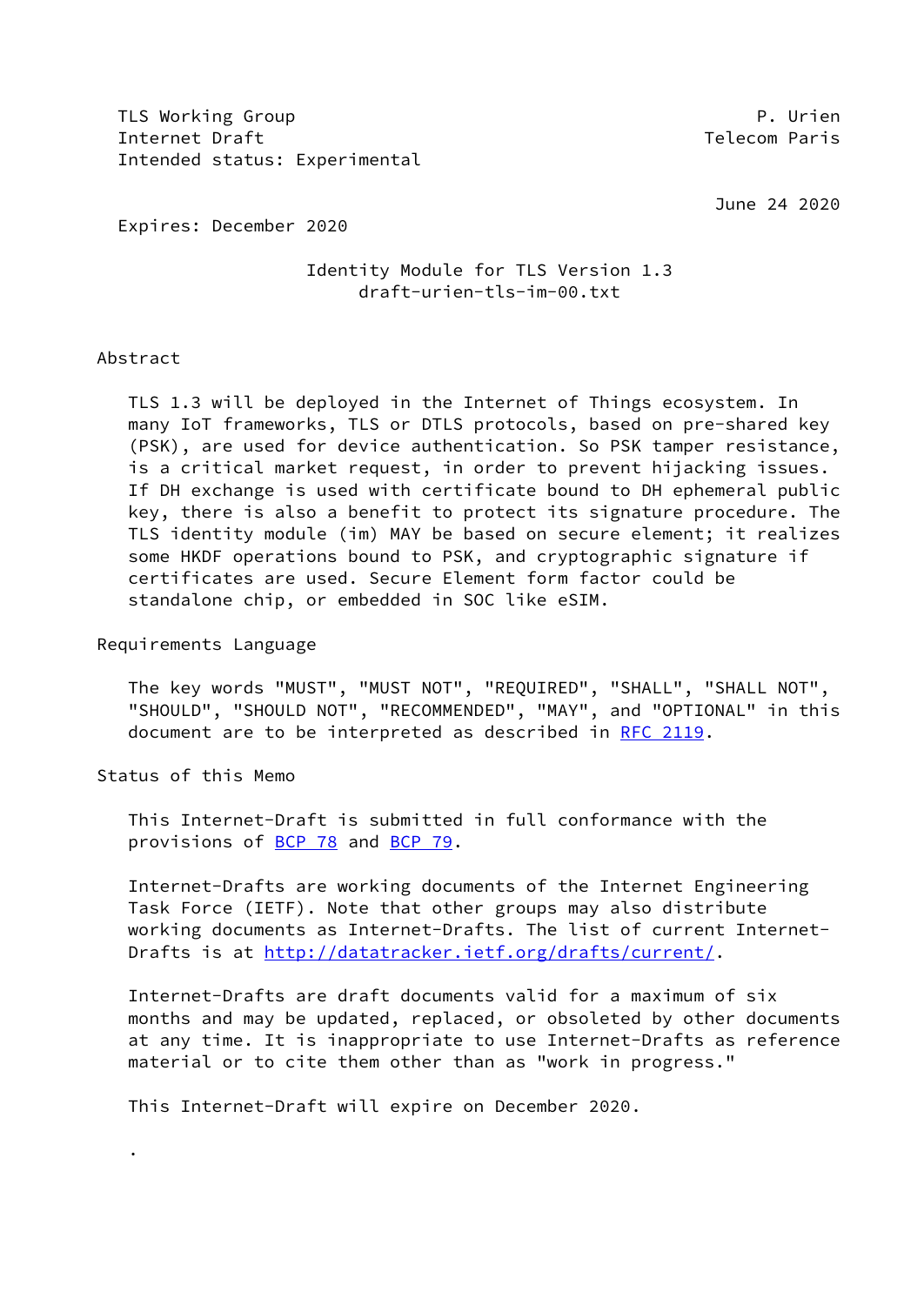<span id="page-1-0"></span>Copyright Notice

 Copyright (c) 2020 IETF Trust and the persons identified as the document authors. All rights reserved.

This document is subject to **[BCP 78](https://datatracker.ietf.org/doc/pdf/bcp78)** and the IETF Trust's Legal Provisions Relating to IETF Documents [\(http://trustee.ietf.org/license-info](http://trustee.ietf.org/license-info)) in effect on the date of publication of this document. Please review these documents carefully, as they describe your rights and restrictions with respect to this document. Code Components extracted from this document must include Simplified BSD License text as described in Section 4.e of the **[Trust Legal Provisions](https://trustee.ietf.org/license-info)** and are provided without warranty as described in the Simplified BSD License.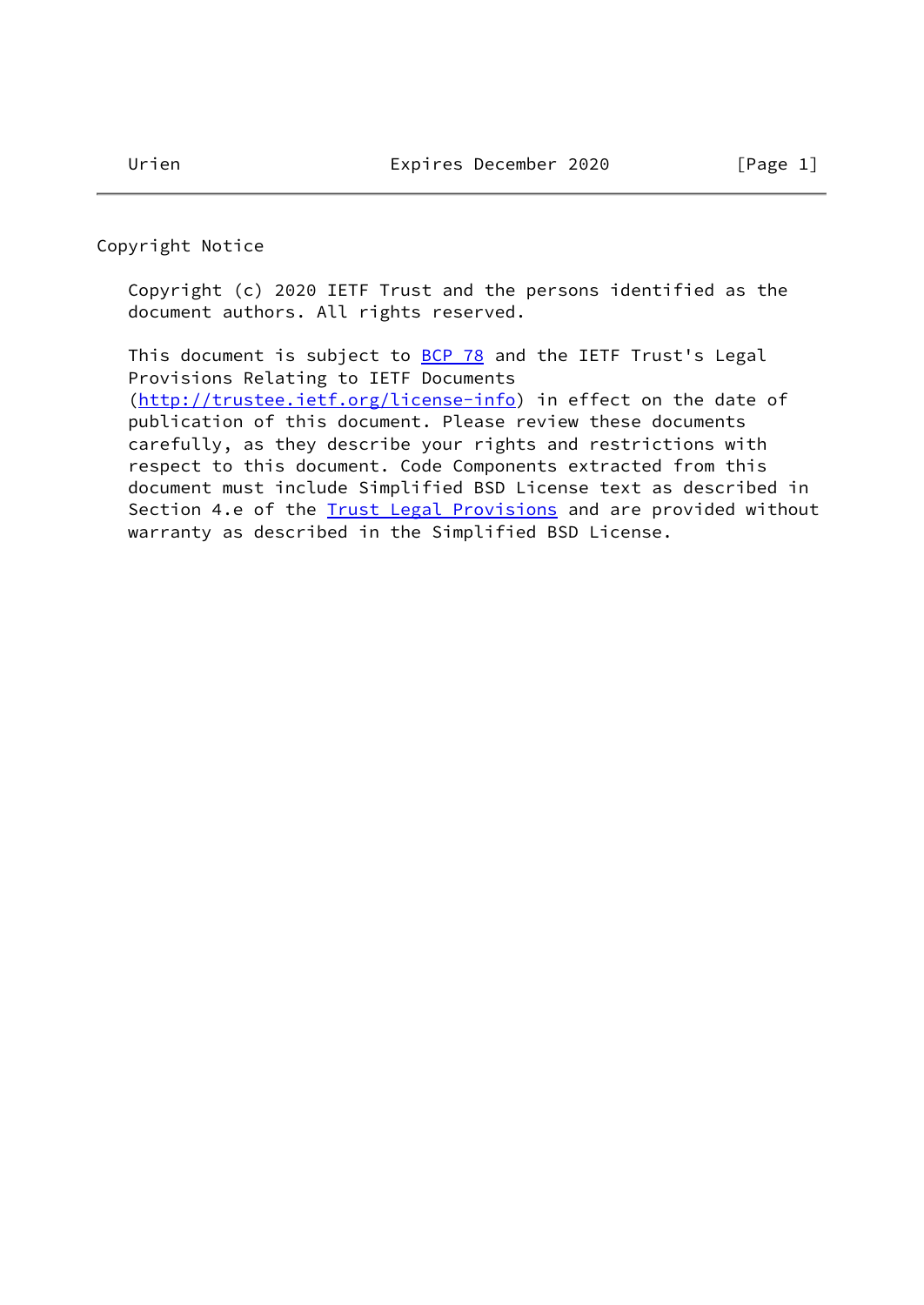# Urien **Expires December 2020** [page 2]

 $\overline{\phantom{a}}$ 

# Identity Module for TLS Version 1.3 June 2020

| Table of Contents                                    |  |
|------------------------------------------------------|--|
|                                                      |  |
|                                                      |  |
|                                                      |  |
|                                                      |  |
|                                                      |  |
| 2 Protecting the Key Schedule for PSK 4              |  |
|                                                      |  |
|                                                      |  |
| 2.3 KSGS: Keys Secure Generation and Storage 5       |  |
| 2.4 Identity Module Key Procedures (IMKP) 5          |  |
| 2.4.1 CETS: Client Early Traffic Secret  5           |  |
| 2.4.2 EEMS: Early Exporter Master Secret  5          |  |
| 2.4.3 HEDSK: HKDF-Extract from Derived Secret Key  5 |  |
| 2.4.4 HBSK: HMAC from Binder Key Secret  6           |  |
|                                                      |  |
|                                                      |  |
|                                                      |  |
|                                                      |  |
|                                                      |  |
|                                                      |  |
| 4.3 KSGS: Keys Secure Generation and Storage 7       |  |
|                                                      |  |
| 4.4 CETS: Client Early Traffic Secret 8              |  |
|                                                      |  |
| 4.5 EEMS: Early Exporter Master Secret 8             |  |
|                                                      |  |
| 4.6 HEDSK: HKDF-Extract from Derived Secret Key 9    |  |
|                                                      |  |
|                                                      |  |
|                                                      |  |
|                                                      |  |
|                                                      |  |
|                                                      |  |
|                                                      |  |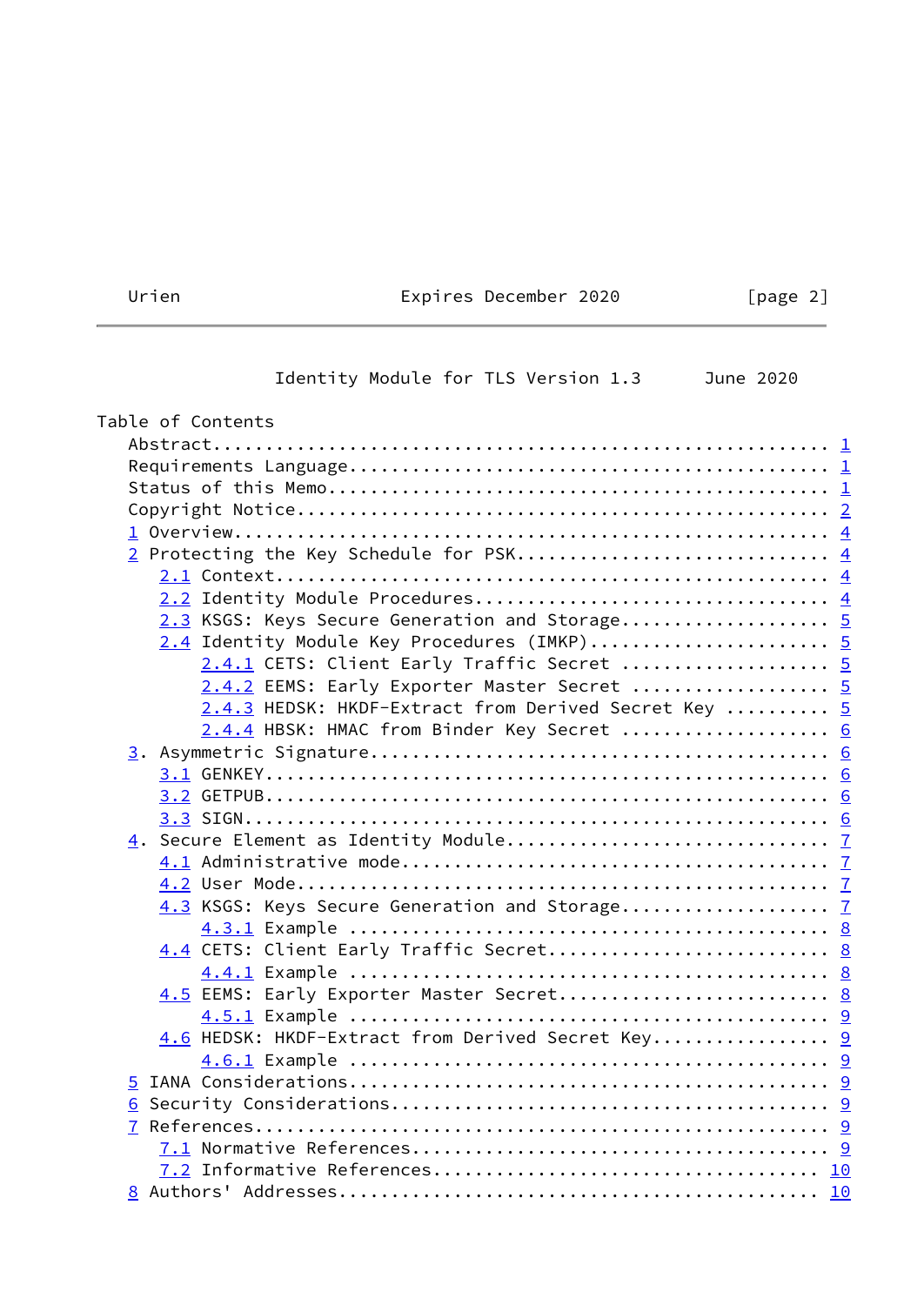<span id="page-3-1"></span>

Urien Expires December 2020 [Page 3]

Identity Module for TLS Version 1.3 June 2020

# <span id="page-3-0"></span>[1](#page-3-0) Overview

 TLS 1.3 [\[RFC8446](https://datatracker.ietf.org/doc/pdf/rfc8446)] will be deployed in the Internet of Things ecosystem. In many IoT frameworks, TLS or DTLS protocols, based on pre-shared key (PSK), are used for device authentication. So PSK tamper resistance, is a critical market request, in order to prevent hijacking issues. If DH exchange is used with certificate bound to DH ephemeral public key, there is also a benefit to protect its signature procedure. The TLS identity module (im) MAY be based on secure element [\[ISO7816](#page-10-3)]; it realizes some HKDF [\[RFC5869](https://datatracker.ietf.org/doc/pdf/rfc5869)] operations bound to PSK, and cryptographic signature if certificates are used. Secure Element form factor could be standalone chip or embedded in SOC like eSIM.

| Processor     Identity |                |                             |
|------------------------|----------------|-----------------------------|
|                        |                | TLS 1.3 +------+ Module $ $ |
|                        | $\blacksquare$ |                             |
|                        |                |                             |

Figure 1. TLS 1.3 Identity Module (im)

# <span id="page-3-2"></span>[2](#page-3-2) Protecting the Key Schedule for PSK

# <span id="page-3-3"></span>[2.1](#page-3-3) Context

According to [\[RFC8446](https://datatracker.ietf.org/doc/pdf/rfc8446)] external PSKs MAY be provisioned outside of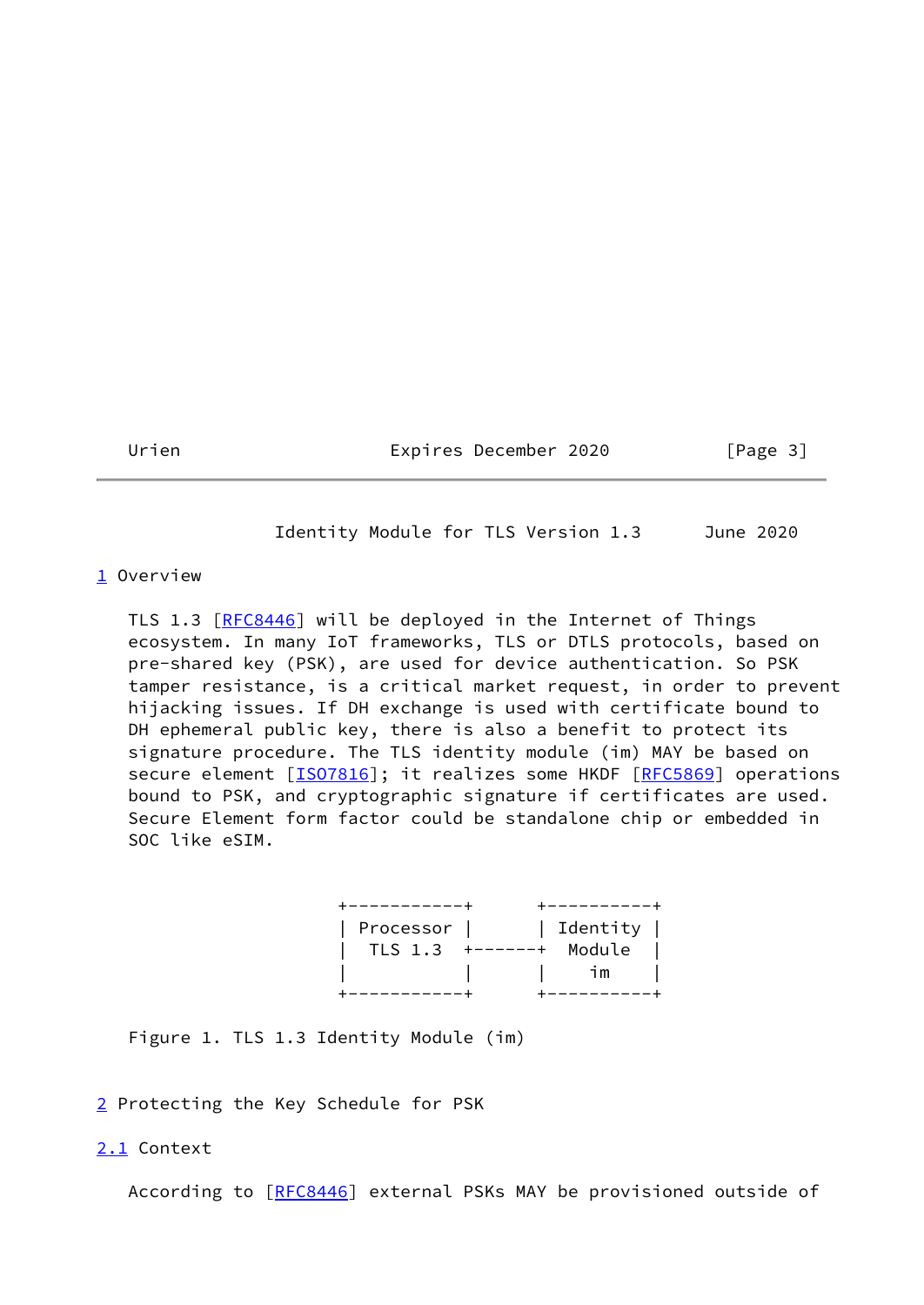TLS. The Early Secret (ESK) is computed according to relation: ESK =HKDF-Extract(salt=0s,PSK) = HMAC(salt=0s,PSK) The Binder Key (BSK) for outside provisioning is computed according to the relation: BSK = Derive-Secret(ESK, "ext binder", "") The Derived Secret (DSK) is computed according to the relation: DSK= Derive-Secret(ESK, "derived", "") The identity module MUST provide a KSGS (Keys Secure Generation and Storage) procedure, which computes and securely stores ESK, BSK and DSK keys. This procedure MUST require administrative rights. A set IMKP (Identity Module Key Procedures) of four procedures is required, in order to protect from public exposure ESK, BSK and DSK: Urien Expires December 2020 [Page 4]

Identity Module for TLS Version 1.3 June 2020

<span id="page-4-2"></span>- CETS: Client Early Traffic Secret

- EEMS: Early Exporter Master Secret
- HEDSK: HKDF-Extract from Derived Secret Key
- HBSK: HMAC from Binder Key Secret

These procedures MAY require user rights.

<span id="page-4-1"></span>[2.3](#page-4-1) KSGS: Keys Secure Generation and Storage

 The Identity module MUST provide a KSGS procedure, requiring administrative rights, which computes and securely stores ESK, BSK, DSK

 Input: salt and PSK Output: Success or Failure

ESK, DSK, and BSK secret values are stored in the identity module

```
 ESK= HMAC(salt=0s,PSK)
 DSK= HMAC(ESK,Hash-Length || 0d746c73313320646572697665640001)
 BSK= HMAC(ESK,Hash-Length || 10746c733133206578742062696e6465720001)
```
<span id="page-4-0"></span>[2.2](#page-4-0) Identity Module Procedures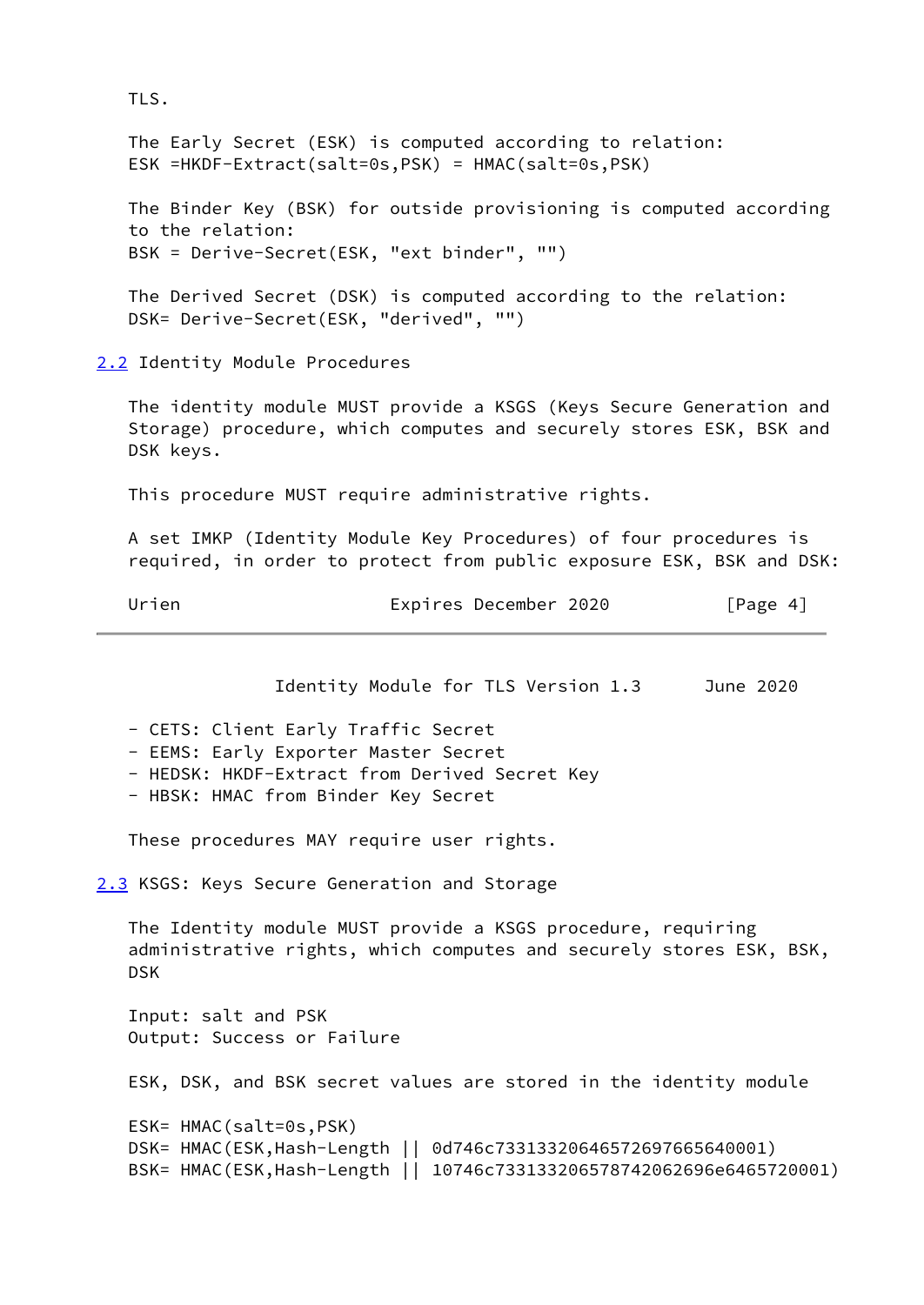```
2.4 Identity Module Key Procedures (IMKP)
   2.4.1 CETS: Client Early Traffic Secret
    Input: Length, Message
   Output: Client Early Traffic Secret or Failure
   CETS(ClientHello) = Derive-Secret(ESK, "c e traffic", Message)
    = HMAC(ESK, Length || 11746c733133206320652074726166666963 ||
  Message | 01) 2.4.2 EEMS: Early Exporter Master Secret
    Input: Length, Message
   Output: Early Exporter Master Secret or Failure
   EEMS(ClientHello) = Derive-Secret(ESK, "e exp master", Message)
    = HMAC(ESK, Length || 12746c733133206520657870206d6173746572 ||
   Message || 01)
   2.4.3 HEDSK: HKDF-Extract from Derived Secret Key
   Input: DHE
   Output: Handshake Secret or Failure
    EDSK(DHE)= HKDF-Extract(DHE, DSK) = HMAC(DHE, DSK)
```
<span id="page-5-1"></span>

| Expires December 2020<br>Urien | [Page 5] |
|--------------------------------|----------|
|--------------------------------|----------|

Identity Module for TLS Version 1.3 June 2020

2.4.4 HBSK: HMAC from Binder Key Secret

 Input: data Output: HMAC(BSK, data) or Failure

HBSK(data) = HMAC(BSK, data)

<span id="page-5-2"></span>[3](#page-5-2). Asymmetric Signature

 The identity module MUST provide a GENKEY (GENKEY: Generate Key) procedure, in order to store or generate private asymmetric key and associated public key.

This procedure MUST require administrative rights.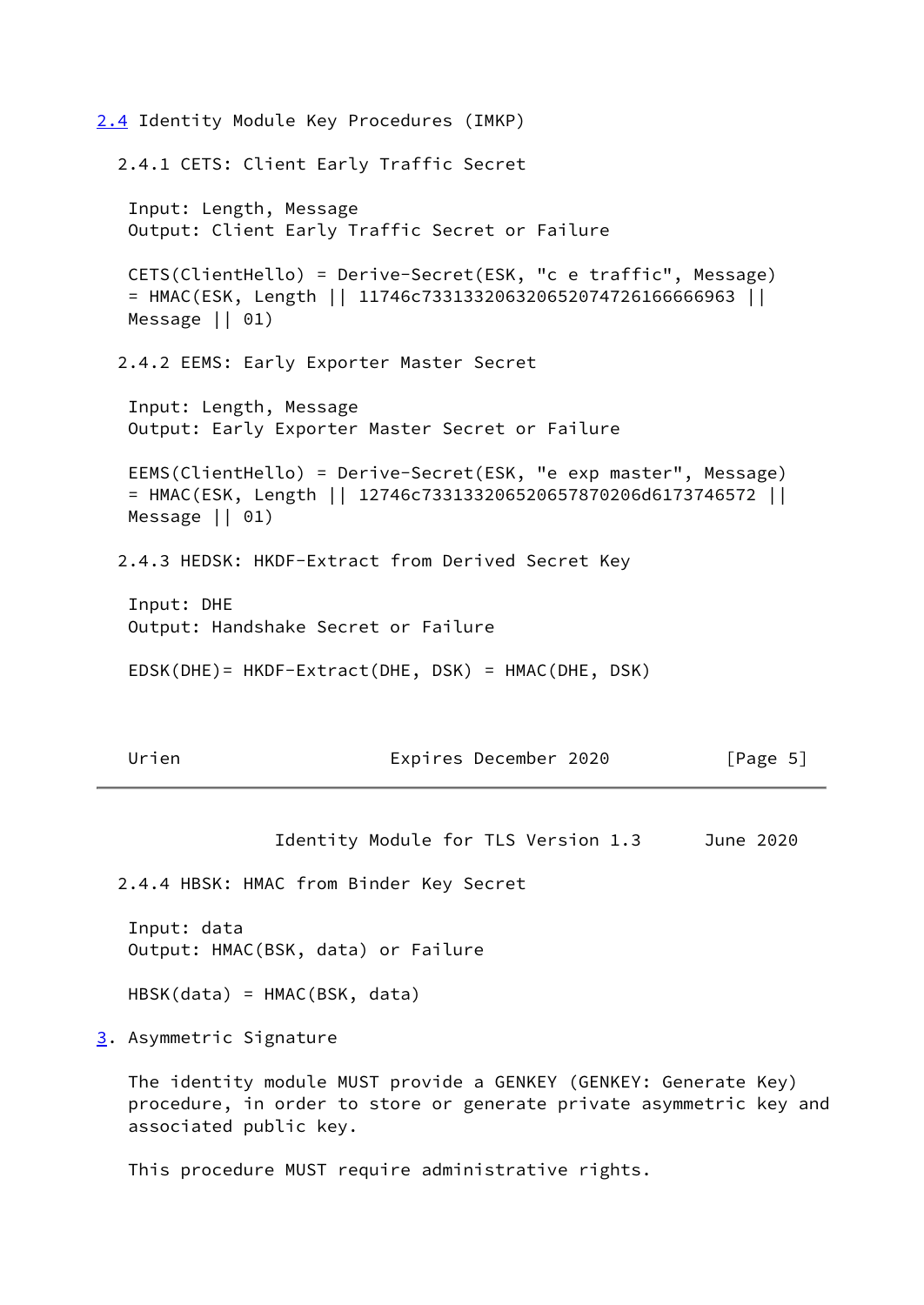The procedure GETPUB (GETPUB: Get Public Key) is required in order to read the public key value.

This procedure MAY require user rights.

 The procedure SIGN (SIGN: Signature) is required in order to perform a raw signature for a digest value, computed from certificate.

This procedure MAY require user rights.

#### <span id="page-6-0"></span>[3.1](#page-6-0) GENKEY

 Input: None Output: Success or Failure

 A private key is generated and store in the identity module. A public key is computed from the private key.

## <span id="page-6-1"></span>[3.2](#page-6-1) GETPUB

 Input: None Output: Public Key Value or Failure

#### <span id="page-6-2"></span>[3.3](#page-6-2) SIGN

 Input: DigestValue Output: Signature Value or Failure

<span id="page-6-4"></span>Urien **Expires December 2020** [Page 6]

Identity Module for TLS Version 1.3 June 2020

### <span id="page-6-3"></span>[4](#page-6-3). Secure Element as Identity Module

Secure elements are defined according to [\[ISO7816](#page-10-3)] standards. They support hash functions (sha256, sha384, sha512) and associated HMAC procedures. They also provide DH procedures in  $Z/pZ*$  and elliptic curves. Open software can be released thanks to the Javacard standards, such as JC3.04, JC3.05.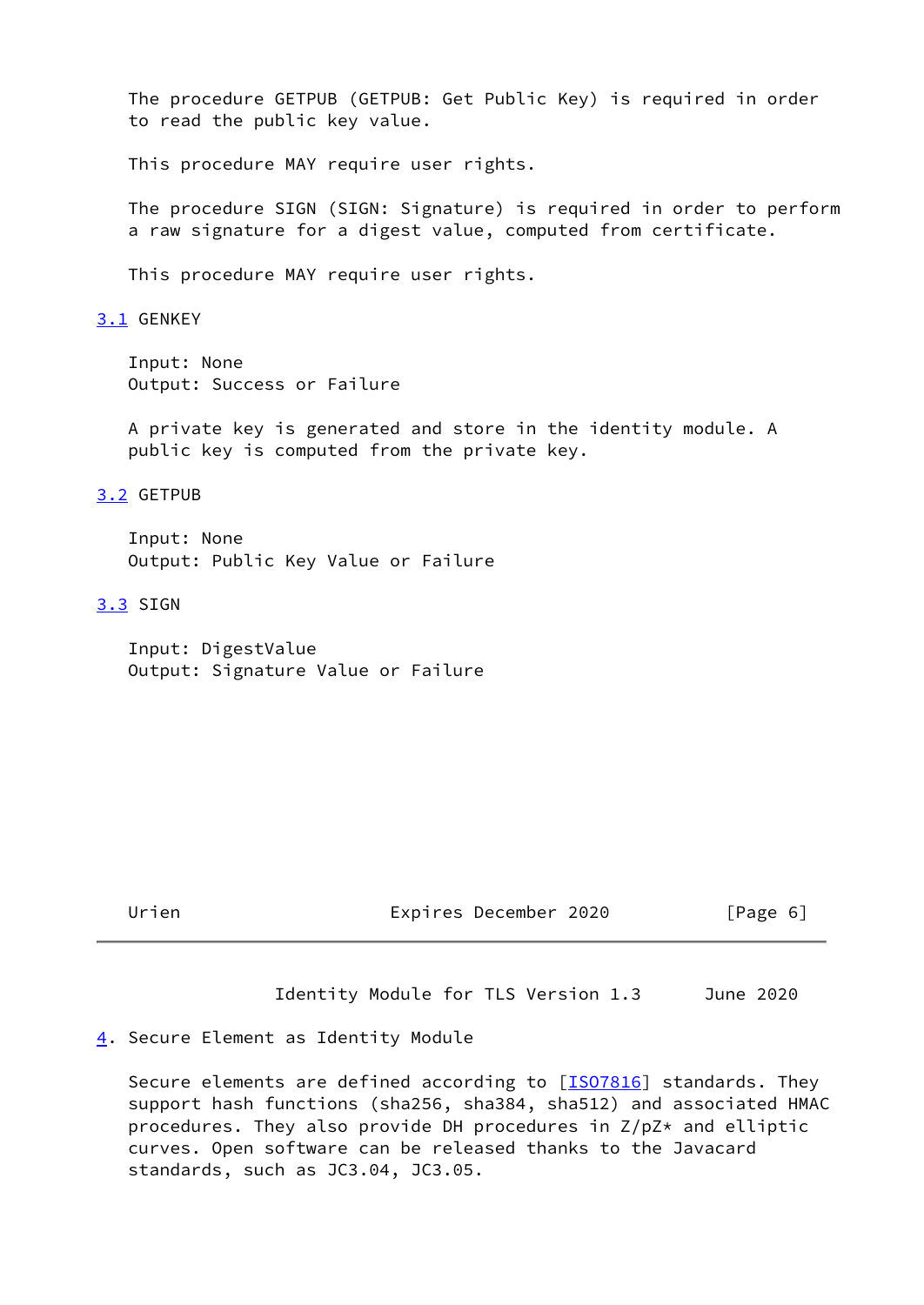Below is an illustration of binary encoding rules for secure element according to the T=1 ISO7816 protocol.

 An ISO7816 command (TAPDU) is a set of bytes comprising a five byte header and an optional payload (up to 255 bytes)

The header comprises the following five bytes

- CLA, Class
- INS, Instruction code
- P1, P1 byte
- P2, P2 byte
- P3, length of the payload, or number of expected bytes

 The response comprises a payload (up to 256 bytes) and a two bytes status word (SW1, SW2), 9000 meaning successful operation.

<span id="page-7-0"></span>[4.1](#page-7-0) Administrative mode

 The [\[ISO7816](#page-10-3)] command VERIFY (INS=0x20) SHOULD be used to enter the administrative mode

 Tx: CLA=00 INS=20 P1=00 P2=Adm P3=PIN-Length [PIN-Value] Rx: 9000

<span id="page-7-1"></span>[4.2](#page-7-1) User Mode

The [\[ISO7816](#page-10-3)] command VERIFY SHOULD be used to enter the user mode

 Tx: CLA=00 INS=20 P1=00 P2=User P3=PIN-Length [PIN-Value] Rx: 9000

<span id="page-7-2"></span>[4.3](#page-7-2) KSGS: Keys Secure Generation and Storage

Length= 2 + Salt-Length + PSK-Length

 Tx: CLA=00 INS=TLS13 P1=0 P2=KSGS P3=Length Salt-Length [Salt-Value] PSK-Length [PSK-Value] Rx: 9000

This procedure computes and stores ESK, BSK and DSK.

<span id="page-7-3"></span>

| Expires December 2020<br>Urien | [Page 7] |
|--------------------------------|----------|
|--------------------------------|----------|

Identity Module for TLS Version 1.3 June 2020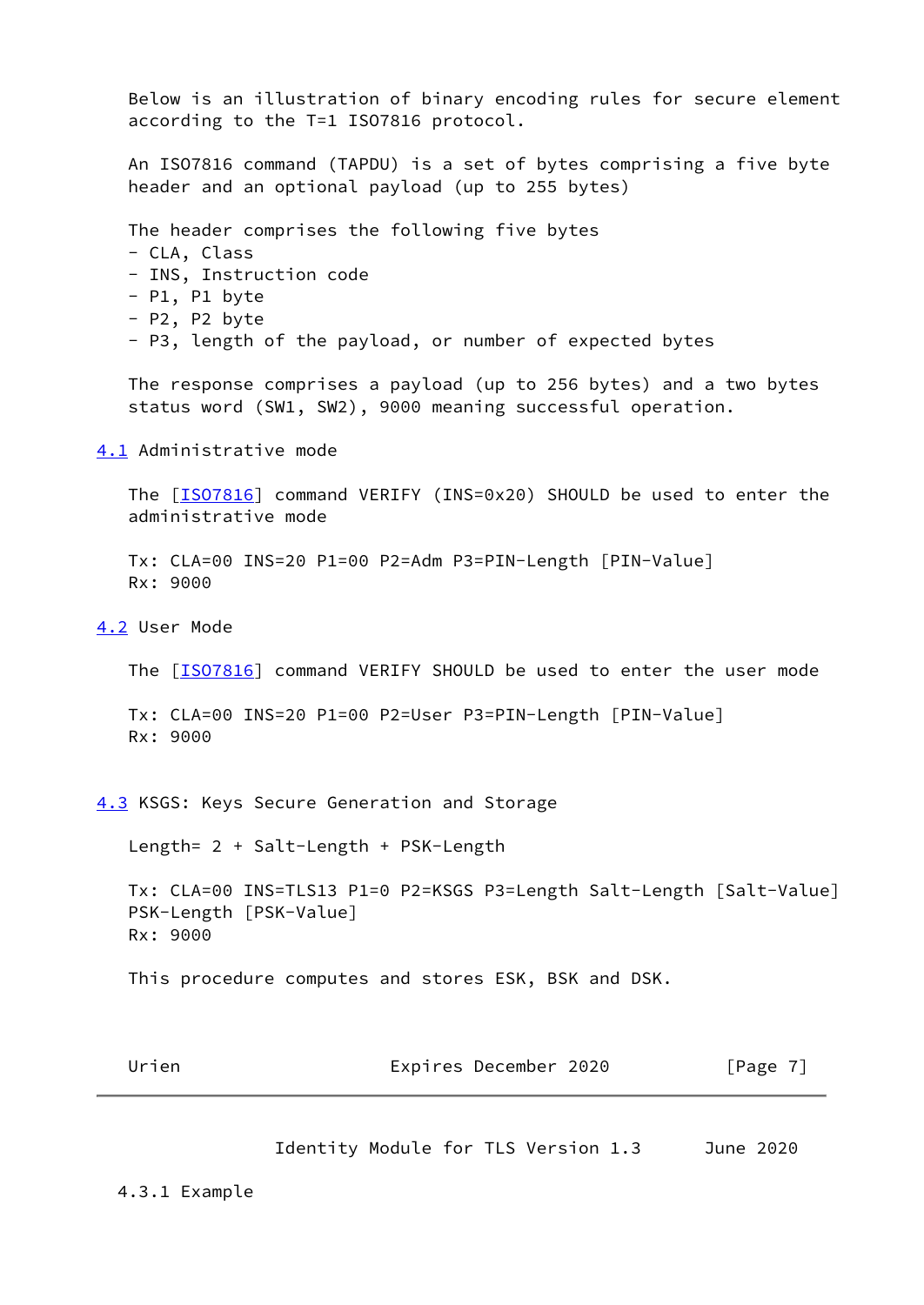```
 PSK=0102030405060708090A0B0C0D0E0F101112131415161718191A1B1C1D1E1F20
    Tx: CLA=00 INS=85 P1=00 P2=0A P3=23 01 00 20
    0102030405060708090A0B0C0D0E0F101112131415161718191A1B1C1D1E1F20
    Rx:9000
   ESK= HMAC-SHA256(0,PSK)
   ESK=
    23499E7EDF0FBE6BAA137DF0F23BECAEFA722AD19FC262855409DE8CD8B3C897
   DSK= HMAC-SHA256(ESK,0020 0d746c7331332064657269766564 00 01)
   DSK = 98EEAA27F7D77499E5FBC63A413CD8C395CAE42D850B65A5AE6A63807368A3F5
   BSK = HMAC-SHA256(ESK,0020 10746c733133206578742062696e646572 00 01)
    BSK=
    4B6B423D2B92D840CC9A1A30D457BC5A4B10918587BBFF96380E91CE20A5FA2C
4.4 CETS: Client Early Traffic Secret
    Length = 2 + Messages-Length
    Hash-Length: the hash length (2 bytes)
   Tx: CLA INS=TLS13 P1=CETS P2=ESK P3=Length Hash-Length Messages-
    Length [Messages]
   Rx:[Client Early Traffic Secret] 9000
   4.4.1 Example
   Tx: CLA=00 INS=85 P1=00 P2=0B P3=03 0020 00
   Rx: 0738A2B6F6FAA2AF5CDD9B6F0F2B232F19B3256A5926EAC600B911F91E98D2D4
    9000
   Message= NULL = 0s
    [Client Early Traffic Secret] =
    HMAC-SHA256(ESK, 0020 11746c733133206320652074726166666963 00 01)
4.5 EEMS: Early Exporter Master Secret
    Length = 2 + Messages-Length
    Hash-Length: the hash length (2 bytes)
   Tx: CLA INS=TLS13 P1=EEMS P2=ESK P3=Length Hash-Length Messages-
    Length [Messages]
    Rx: [Early Exporter Master Secret] 9000
```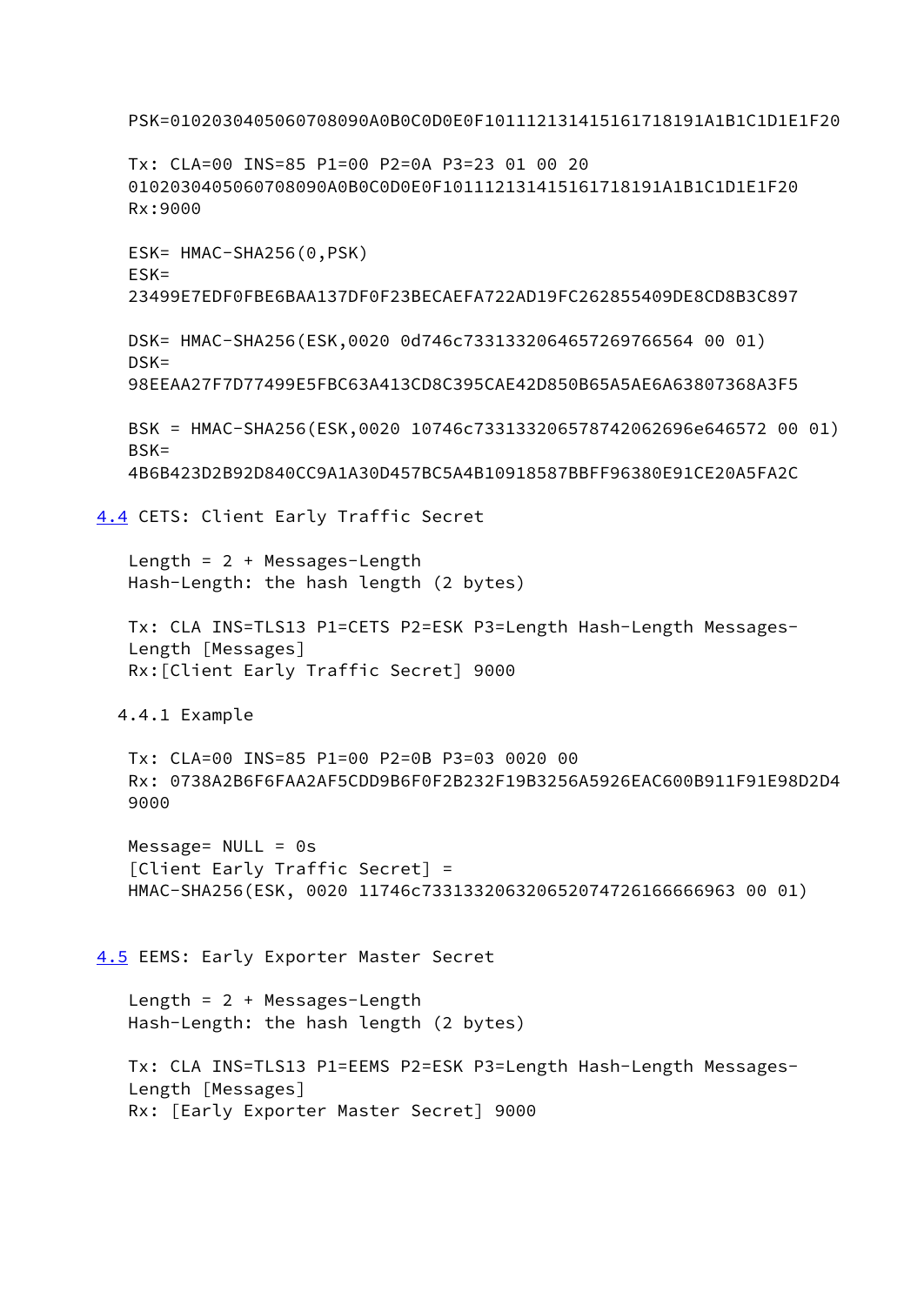```
 Identity Module for TLS Version 1.3 June 2020
   4.5.1 Example
   Tx: CLA=00 INS=85 P1=01 P2=0B P3=03 0020 00
    Rx: 9B7FC6A8F854C16A301DFC566859931DB5EE9A22793142A0C67159C445E7BEAB
    9000
   Message= NULL = 0s
    [Early Exporter Master Secret] =
   HMAC-SHA256(ESK, 0020 12746c733133206520657870206d6173746572 00 01)
4.6 HEDSK: HKDF-Extract from Derived Secret Key
   Tx: CLA INS=TLS13 P1=0 P2=HEDSK P3=Data-Length [Data]
   Rx: [HMAC(Data,DSK)] 9000
   4.6.1 Example
   Tx: CLA=00 INS=85 P1=00 P2=0E P3=01 00
    Rx: 3074777017FA405DB00BF0F4E24E5A3E0A5F8CE357472BEA4F442D7754E13BF2
    900
   DHE=NULL=0s
   HMAC-256(DHE,DSK)= HMAC-256(0s,DSK)
5 IANA Considerations
   TODO
6 Security Considerations
   TODO
7 References
7.1 Normative References
    [RFC8446] Rescorla, E., "The Transport Layer Security (TLS) Protocol
    Version 1.3", RFC 8446, DOI 10.17487/RFC8446, August 2018,
    https://www.rfc-editor.org/info/rfc8446.
    [RFC5869] Krawczyk, H. and P. Eronen, "HMAC-based Extract-and-
    RFC 5869, DOI
```
<span id="page-9-5"></span><span id="page-9-4"></span><span id="page-9-3"></span><span id="page-9-2"></span>10.17487/RFC5869, May 2010,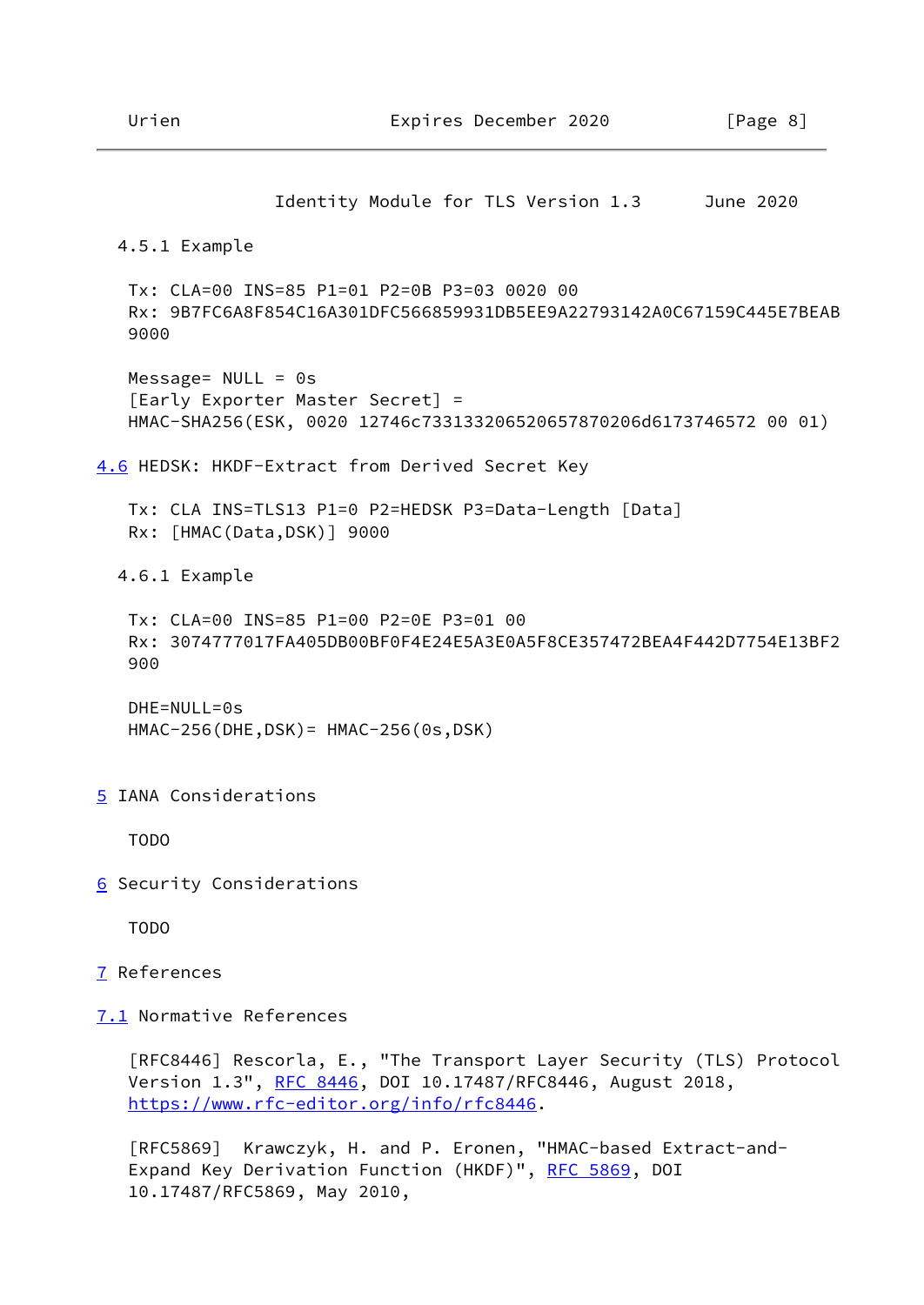[<https://www.rfc-editor.org/info/rfc5869](https://www.rfc-editor.org/info/rfc5869)>.

<span id="page-10-3"></span> [ISO7816] ISO 7816, "Cards Identification - Integrated Circuit Cards with Contacts", The International Organization for Standardization (ISO).

<span id="page-10-2"></span><span id="page-10-1"></span><span id="page-10-0"></span>

| Urien                                                                                   | Expires December 2020                             | [Page 9]  |
|-----------------------------------------------------------------------------------------|---------------------------------------------------|-----------|
|                                                                                         | Identity Module for TLS Version 1.3               | June 2020 |
| 7.2 Informative References                                                              |                                                   |           |
| 8 Authors' Addresses                                                                    |                                                   |           |
| Pascal Urien<br>Telecom Paris<br>19 place Marguerite Perey<br>91120 Palaiseau<br>France | Phone: NA<br>Email: Pascal.Urien@telecom-paris.fr |           |
|                                                                                         |                                                   |           |